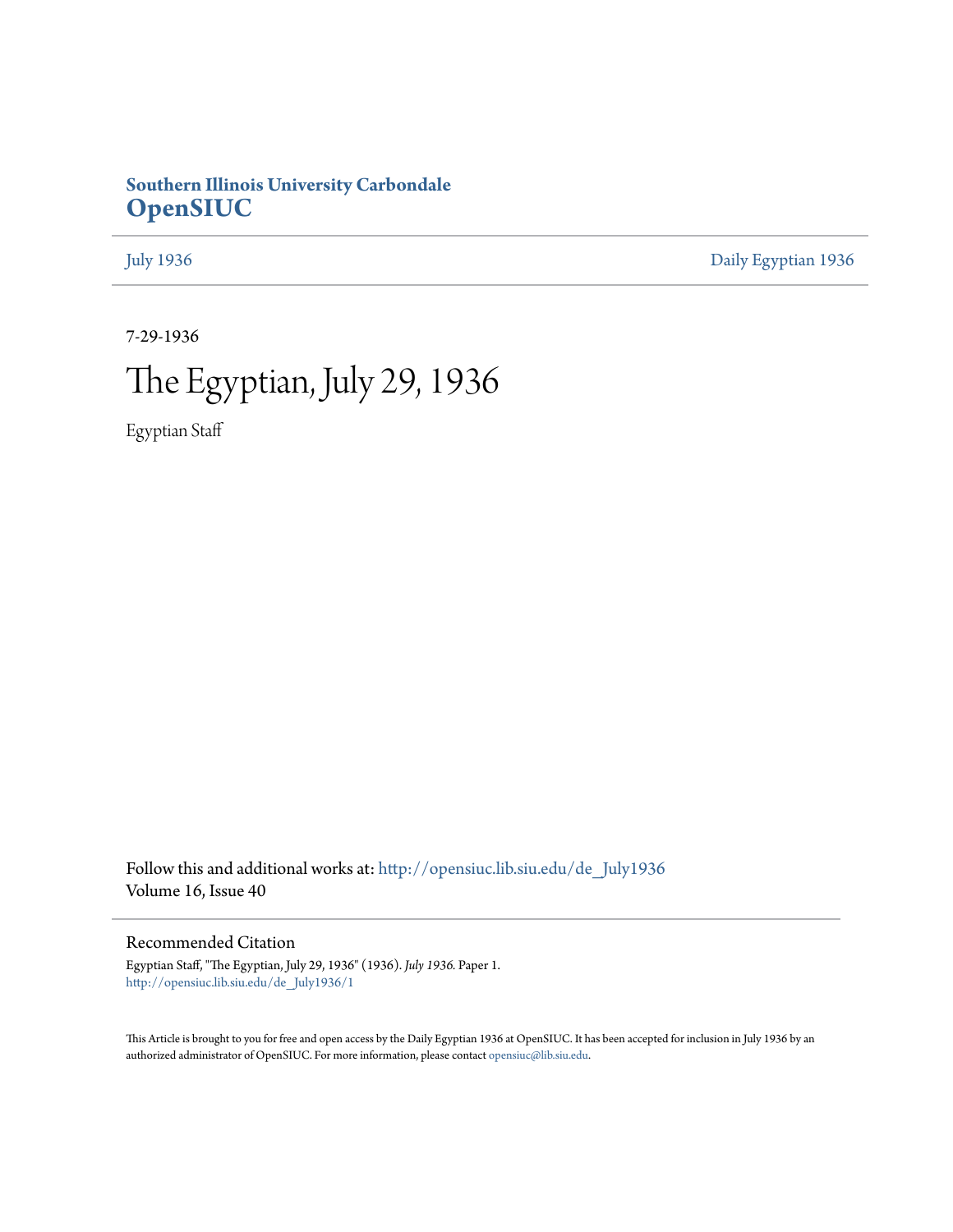

S. I. N. U. FACULTY **SHRYOCK WILL MEMBERS ATTEND EXHIBIT GROUP ED. CONFERENCE** OF PAINTINGS

western Draw Large Attendances

VOI IMP VVI

**PULLIAM AMONG** THOSE PRESENT

## **Fourteen Faculty Mem**bers Hear Talks On

Then a.C. Length Division and the state when hit Shrowk pairds when scale are a state of the interaction of the state of Shrowk in the state of Shrowk in the state of the state of the state of the state of the state of th

objective tests can measure the ma-hi-cone afte of Miss Mary Crawford<br>
is trials learned in college with Frod, and Jonesborn.<br>
In the straight and the street of the street of the street of the street within learned in Sur

N ED. JOURNAL<br>
The measurement matrice, mass a research of the particle. The state of "Euckle and Havan Havan and Property and the state of "Particle by Pr. 1. The Egyptian, is now holding the po-<br>
Transcending and the co

kome of the, curricularly experts<br>the curricular properties of the University of Frod. Ayres of the University of<br>Trans, and Prof. Brunner from Testar-<br>experts curricularly the curricular current properties of the confere

spects or grade tevels.<br>Those who attended the conference Those who attended the conference<br>on survey courses at Northwestern<br>Thivestiy were S E. Boomer, F. G. Warren, Dr. Vera L. Peacock, Dr.<br>Mary' M. Steagaill, Dr. Russell M.<br>New Model and President Roscop<sup>6</sup> Pullian,<br>These fac ege students here, came to the p clusion that those problems are uniclusion that those proposeds ...<br>- Areal, President Pullian: issued the<br>- Arealing the following statement regarding the While we found the conferences in While we found the conferenges in-<br>seesting and stimulating, Mr. War-<br>eri and I agreed that not much ma-<br>erial was presented that has not<br>neon thoroughly considered and well<br>inderstood on this catapua.

At the University of Chicago the destion under discussion was tests examinations for college stut eacticularly commentancies ar determining the de ons for determining the de-which the student's education<br>courses has really becu as<br>id. At Northwestern Univerthe subject under consideration the subject under consideration class of 1332, received my Massey's of the Taugust energy consider a finite matrix in the major at thinks in 1333, and am now com-<br>a strict is the subject of study. Both this is the subject was survey constraint in the major<br>field of study. Both the survey<br>currece and the complementies ex-<br>minimitions are derivers by which col-<br>location conditional problems of education.<br>"Among these problems or colling to th student an overspecialized explointed, crazy-patch quilt type of<br>education which did not work effec. water and not work effect-<br>for the student's ad-<br>for the world in which he<br>cond, college education has<br>ighly formalized and largely  $of$  this ily formalized and largely<br>the workaday world be

his real purpose as a student,



An exhibition of paintings by Bur nett Shryock, featuring the portrait of Allee Albon and several water-.<br>colors of local scenes dane within the last few months, will be held at the City Library on Friday atternoon of **Ders Hear Talks On** (the best and in particular the president case of their citerial cases.<br> **Curriculum** (the section of the president important of all obey rules. "If you care of their health, and most strep of the fact orthwestern University. and several portraits of Chicago per-<br>Dean E. G. Lentz. Dr. Bruce Mer- sons whom Mr. Shryock painted when

February Consigns. The main point of the subject for these types in including to the main point of a discussion can. Insert places of interest, including  $VERNON CRANE$ <br>treed around the question of whether the region around Che

The diumons chapter of Sigma Sig-1, estimate and<br>present and Sigma gave the basis from Sigma Sigma gave the basis from<br>at dealer mediately relevanced bis accountage of the school term in<br>at Friday bight, and resultion are

## S. I. T. C. Graduate Writes Of Faculty Members Listed In 'America's Young Men, 1936-1937'-Three Are Mentioned

The following letter has been re-137. Carbondale is represented by<br>colved by the Egyptian from Clarence three of the College faculty.<br>L. Hodge, chass of 1932, who is now "Fleating the Hsr from Carbondale<br>living in Washing

If the method on the other is a bit of the resident Rosco Pollian, member<br>
If the B in Washington, D. C.:<br>
It are setting in Washington, D. C.:<br>
It are setting in the of the all acceleries, including Phi Delta Kap-<br>
It is azine articles in the general field of<br>education. Incidentally, his favorite

[versity here in Washington, writing Fectention is fainting.<br>  $\int \ln y \, dy$  subsertation on "The Tennessee" "Professor Willis C. Swartz, Head<br>
Yalley Authority: An Experiment in of the Political Science Dopartment.<br>
"I have w luce for the "Espytian" since teawing of the American roution scheches As-<br> $\mu$ <sup>16</sup> the first the lands the set of the set of the set of the set of the first the set of the set of the set of the set of the set of the set Conversity Professors, Phi Bet Kappa.<br>
Pl. Gamma Mu, the National Bocial<br>
Science Honor Society, and a former<br>
Carnegie Fellow in International Law,<br>
1927-28.

bers have failed to take advantage<br>of this exceptional opportunity to "Professor Swartz has an record since coming to S. I. T. C., if<br>that he has inculcated in his student continue research in their respective me highly tormalized and kergely (red by matter spontantion for local tlut he late included in his students and his flucture in the file and his flucture in the file and his flucture in the students of the control in the tields by making application for loans

CARRONDALE ILLINOIS, WEDNESDAY, JHLY 29, 1936 'NO DANGER OF FASCISM AS WE KNOW

ILLINOIS TO GFT

\$455,700 OF NYA

**FUNDS FOR NEXT** THREE MONTHS

Almost Twice As Large As Same Time Allotment In  $1935$ 

filst heaun.

 $n^2$  and  $n^2$ 

employed

alama.

a tur it...<br>Tilta new

inated with the following of<br>fone: Rappa Delta Pi, Pi<br>Ju, Sigma Xi, and is the au<br>number of works including:

ver, will not effect those youths all<br>•ady at work or those on projects<br>perated under the student aid pro

on the various

Director

IT IN EUROPE. WE HAVE DIFFERENT TYPE OF PEOPLE'-SMEDLEY BUTLER

By MARIAN RICHARDS General Smedley Butler, dynamic nd colorful ex-soldier and arden soulflet anough the interview by sele nacitist opened the miserial of the vote indice it very strong man say ....<br>Ing about the out-come of the vote and sanction sending a soldier outon the proposal **R**  $\theta$   $\mathcal{R}$   $\phi$  unit have

He wasn't be stated, particularly op-<br>posed to voluntary military training closer, leaned over, waggled his forescasive tone of voice of a debater

ASSISTANT CITY

**EDITOR OF POST** 

might as well let them have it if eral Butler had deftly changed the it makes them feel safer. It won't subject nopect.<br>In answer to a question regarding hart anyone because thesoldiers don't in answer to a question reservaget us into war, but people should Concret Bufler said "There is ab. name is the present to the said, "There is ablance it will be will be will be the said. "There is a method in a same of the same of the same of the same of the country to protect it. It creates the political state of the c side of the country to protect it. It

is all right to back no the tree at In discussing his theory of prevent Fix weat 1 is stated, particle, are of  $\beta$  is right. to bark, up the tree at 1 in discussions in the particle properties. The method of properties of the contract point of the particle of the contract of the contract of a scueral he becau to search for the is our own damn fault if it doesn' ectual causes of war. "Previous to work. getual causes of war. "Previous to work.<br>that time I was neither a pacifist or Here the visit with the real and the state of the real of the real of the real of the real of the real of the real of the real state of the rea **Sectional** 

nois of the government and took the ord-<br>putter may not be applied to be and the may not be

U. HIGH PICTURE

**EQUIPMENT AND** AIMS DESRIBED C. C. Logan Tells Of<br>Purpose And Results Attained

C. C. Logan, University High School:<br>supervisory teacher, has for several years been interested in the presen-<br>starts been interested in the presen-<br>tation of school work by means of<br>flims. In the following paragraphs. describes the sponstatue and reof accessive car .<br>Ofte attained here

"For several years so ids, targely of film strip or picture is bel have been used in teaching geography and biology. Altogeth-W Henry contains about 150 turnis of thirty to fifty pictures each<br>Pictures are usually previewed by a endem ur two and the practice<br>lenther before exhibiting to the class "Moving pictures of the 16 M. M. of functions in stent type have heen used weekly

ful and interesting.<br>
traditional subject<br>
mus Teaching films<br>
best we have had. captions appear on the film rather accompanied by syllabus or synopsis to be read while showing Papers written by minus e arx, ar. campoon<br>e new age limit, how-<br>effect those youths al-

rean."<br>The state director indicated he intended to stress the placing of boys and girls on profects that will give and gives on projects that will give<br>the analysis of the specifical conduction of the specific state of<br>the specific state of the specific state of the specific to follow the<br>variable their lives. A further proposed to fo

a embloyment possibilities and re quirements in the trades and profes **STADIUM WORK** will be broadened under the

> \$4,000 To Be Spent On Materials In First Thirty Days

government. Now that all arrangements with

Now that all arrangements with *E*. Commute (consider the blueprints reveal (maining rooms, tiree locker rooms, the locker rooms, the state architect and WPA offices a S1-foot attactore with wells of  $|v_0|$  mode availabl (9 Professor Thomas F. Barron, mean-<br>ber of the Department of Geography<br>and declogy. Professor Barton is at-<br>dilated with the following organiza-<br>tions: Kappa Delta Pi, Pi Gemmon<br>where

**ARRANGEMENTS MORGAN, RATHER FOR EXTENSION THAN CONGRESS COURSE MADE! DECLARES WAR SAYS BUTLER** etter From Browne Announces Schedule

For Grad. Course

The following letter was received

.<br>President Boscoe Pulliam from

Robert B. Browne, S. I. N. U. graduate

non at the Thiuannity of Tilling as

member of the education depart

ment. The letter, which is self-ex-

nium in the series, where the control.<br>Clumatory, tells of the final arrange. .<br>ments for the graduate course to be

flered at this college by the Exten

ton Service of the University of Ull

.<br>''I have completed all the arrange

ime. The course offered the

obtain more complete informa-

of University Extension, 199<br>y Hall. I am preparing some<br>for the University Press<br>announcement of our extra

Lake Thursday

Ornithology class is leaving

send yo I receive them from

possible.<br>Dossible.

ivision of University Extension, 199

ke anne

 $N_A = 40$ 

Retired General Of<br>Marines Talks In<br>Chapel Mondáy

WAR IS A RACKET'<br>SUBJECT OF TALK

Colorful Speaker<br>Proves Attraction To Student Body

According to the constitution,<br>Congress declares war, but the Nye<br>Committee found that wasn't true,<br>Morgan declared war, and Congress<br>says 'yes'," was the statement made<br>by General Smedley Butler in a fec-There completed all the strange-<br>norms, and we expect to announce<br>> graduate course in education at<br>Carbondale next year. I should like<br>o give you the opportunity of making ture entitled "Wer is a racket" uncement there at the same livered before the student body. Manfirst

thus. The course offreed the first; livered before the student body, Montinear, the course of the studies of the studies of the studies of the studies of the studies of the studies of the studies of the studies of the stu will be tanglet by Oscar F. Weber,  $^{(1)}$ The solidary is were in the world war didn't syncologie professor of education and  $^{(1)}$  Solution solidars said they were in the sear. The summary transmit is determined the class

sity of librois. If the offoring proves income and over one from the Hundrich contraction, the University capacites in the contraction of the contraction of the contraction of the second  $\sqrt{W}$  excelled the because Morga trud to pay him."<br>"A few rich decide there is to be

 $A$  few<br> $\frac{1}{x}$ A tew rich decide there is to be<br> $\sin \theta$  and General Butler and we are<br> $\sin \theta$  and General Butler and we are<br>nucle to believe that an oil well is the poorer, "sucker" class tion by writing to the Director of the propaganda put out in war time the General told of running away from nome when a lad of 16 to go to Cuba nome when a nat of its to go to cuons<br>cuol fight in the Spanish American<br>war because ho was told that he<br>should protect his home which was in

ennsylvania.<br>General Butler is very much op-<br>the enidiers outside of the country. He says, "I such the country. He says, "I subscribe<br>the country. He says, "I subscribe<br>of the theory that all we have to do<br>is defend our homes and we don't come on an analysis and we don't

"I favor keeping our flag. The servest of the servest of the servest of the servest of the servest of the serves of the serves of the serves of the serves of the serves of the serves of the serves of serves of serves and serves of serves and serves eting arms to Europe by I it can let<br>bin fly his own flag of skull and<br>cross-bones."<br>However Congress does still de-

However Congress does still de-<br>the president and it the poople swill elect<br>a president and congressmen who<br>says General Butler. The President alone could prevent war since be is cold refuse to order a since isto insure to cross a cropp.<br>Intelle of the Tinited States

outside of the United States<br>In roncluding General Butler suid,<br>"Patriotism to me is love of home<br>rot love of Wall Street, or an oli<br>well somewhere, or some public utflity empany.

space are storage rooms for soate<br>hurdles, uniforms, and seat cushions<br>Rest rooms for men and women will<br>be provided. Two coach's rooms wil  $-0.01$ he included in the plans while two training rooms, three locker rooms

form for the early indoor moots much<br>come than formerly.<br>All rooms beneath the seats will<br>open onto a long promenade at the<br>back which will extend the length



sions, will be broadened under the<br>stup for the new year, it was an-<br>numeed, Concentration of effect also<br>will be hunde on the junior placement<br>service, which the NYA operates in<br>conjunction with the NYA operates in<br>Employ

find employment in orivate industry tou to receive this week. From the tew to receive this urge! From<br>number of books slupped yearly fr<br>the Library of Congress to Protes<br>Swartz, I think I would not be wartz, I tlilak I would not be far<br>Foug in saying that his favorite holdy is reading.<br>"The third College representative"<br>is Professor Thomas F. Barton, mem

ac soccess.<br>Seats will be reached from stair. Work.<br>
Easternations received from the busi-<br>  $\left|\begin{array}{cc} \cos x \\ \cos x \end{array}\right|$  as starting from the busi-<br>
near a starting from the interior of . All rooms be<br>reach the seate will be seen to be a starting from the business of la

n aterial for the Univer<br>Eaking announcement of<br>mural courses, and I wil<br>copies when I recoive the printer. I already have requests for uroliment from eighteen southern llinois school men. I regard this as so important development in ter pretty clearly that students net ideas ers' training in southern lilinois and

pectry cherr) that students get ideas (ere treining in southern Hinols, a samewhat more question to about should the to see that you receive that it is also present than the performance of the studies (the more transfer in Cordially yours,<br>
(Signed) "ROBERT B. BROWNE"<br>
Director"

one for teaching.<br>
"The purpose belied this undertak-<br>
log is to sequaint graduating teach-<br>
lers with some of the newer mediods<br>
of teaching before they go out to

n. et of an expression of the<br>curve county in the state was contributed in the time was program, it is the inframe<br>in this program, it is the inframe from the line of<br> $150$  to 15 years of the musician are<br>at which young m and they too have proven l'interest h nterial com ne employee on the environment.<br>manity development, rural developent, public service and research<br>culects of the NYA." Mr. Campbell

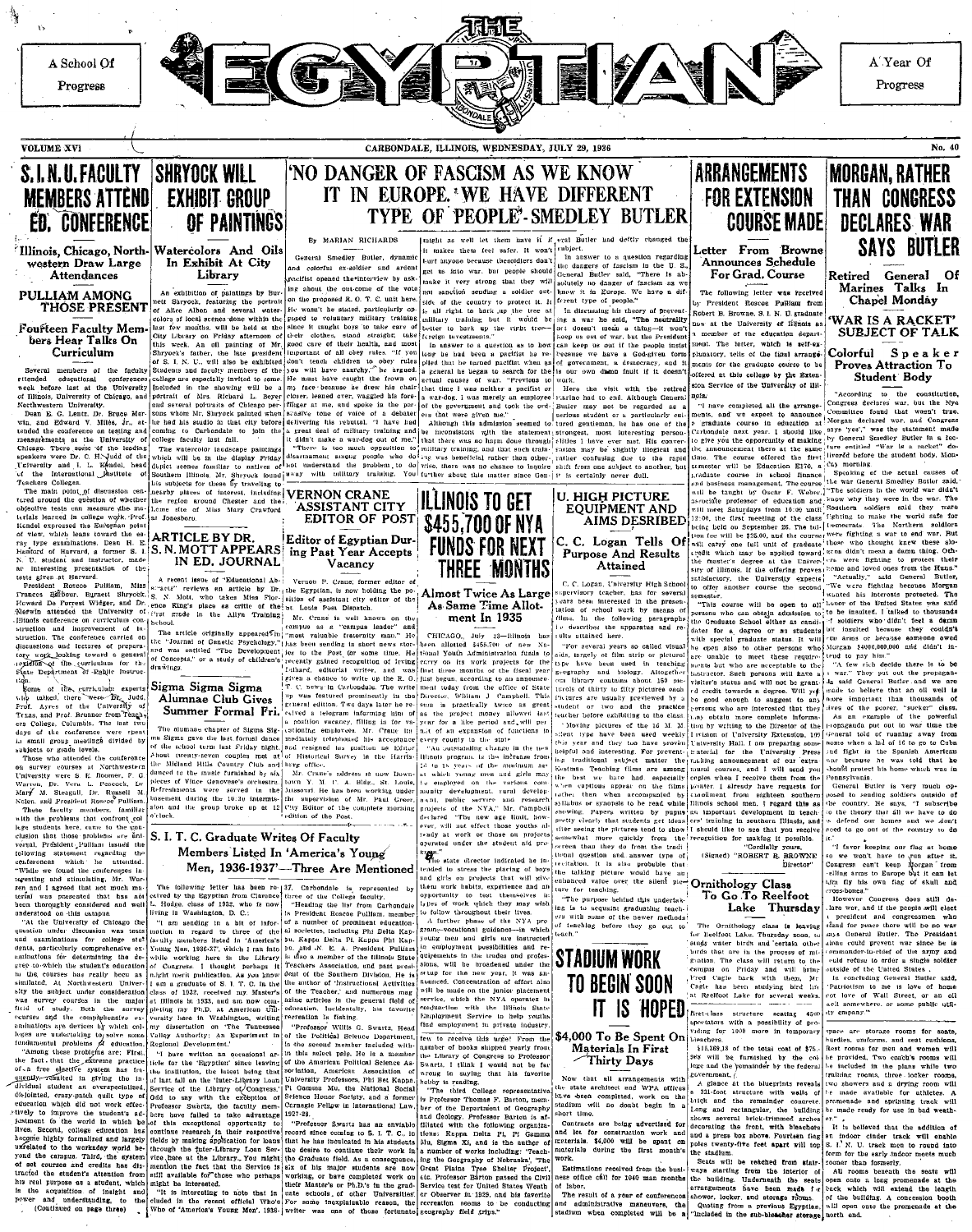

Page 2

Entered as second class matter in the Carbondaie Post Office under the Act of March 3, 1879.

#### **EDITORIAL STAFF**

Editor ..........<br>Associate Editor . . . . . . . . . . . . . . . . . . . Jasper Cross. .<br>Nildred Walker nuate Editor<br>
The Fulkerson<br>
The Fulkerson<br>
The Farmer Parties<br>
The Contract Parties<br>
The Parties<br>
The Parties<br>
The Parties<br>
The Parties<br>
The Parties<br>
The Parties<br>
The Parties<br>
The Parties<br>
The Parties<br>
The Parties<br>
The Pa

Freedom Breadway (Br. 1987)<br>
The Construction Construction of the Marguerity W. Jean (John Construction Construction Construction Construction Supplem, Eline Breadway Failly, Annibe Branard, Lowesh Supplem, Hernard, Lowesh network of the Marian School and Theory and The Mille Mary Alice Hargrave, Richard Wittenborn.

FACULTY ADVISORS<br>Dr. R. L. Beyer and R. D. Faner

**BUSINESS STAFF**  $\begin{tabular}{l|c|c|c} \textbf{Business Manager} & \textbf{1501} & \textbf{163} & \textbf{163} & \textbf{163} & \textbf{163} \\ \textbf{B} & \textbf{163} & \textbf{263} & \textbf{263} & \textbf{263} & \textbf{265} & \textbf{266} & \textbf{266} & \textbf{266} \\ \textbf{A} & \textbf{A} & \textbf{B} & \textbf{B} & \textbf{B} & \textbf{B} & \textbf{B} & \textbf{B} & \textbf{B} & \textbf{B} & \textbf{$ 

| <b>FACULTY ADVISOR</b><br>Dr. T. W. Abbott                               |  |
|--------------------------------------------------------------------------|--|
| 1935 Member 1936<br><b>Associated Collegiate Press</b><br>Distributor of |  |

## Collegiate Digest **CHAIR**

#### ANOTHER EXPERIMENT OVER

Another experiment has been tried-whether successfully or unsuccessfully rests with you. For the first time on this campus, a summer edition of the Egyptian has appeared.

pass Realizing the fact that news of this college is scarce during<br>the summer term, we have tried to vary the reading matter contained in this publication. Again-the success of this trial depends on your personal opinion,

We have of course, made mistakes. Some events have not<br>been adequately covered. We ask your toleration of our errors which we attempt to excuse on the grounds of inexperience with a summer paper.

At any rate, another term is over. We've enjoyed your cooperation and epioyed giving you a paper each week. We hope you've enjoyed it as much as we have.



The Columbia Broadcasting Sys.  $^{16}$  to the large and consequences its results and for a live the large in the function of the live of the large speed (reason, Their Sunday in<br>the  $^{11}$  med. Early the large speed (reaso The Columbia Broadcasting Sys-

### October 3rd, 1936

exactable of the Creative Anthony Hall<br>of the University and women interested in the problem All gives of the Caiversity and women interested in the problem<br>of gives of the Caiversity and women interested in the problem<br>of strict, kay most and a function of the behavior of the Disparament of Public Welfare, and M All girls

- 
- 
- 11:30 A.M. Discussion
- Discussion,<br>Chairman, Judge L. M. Hancock-Harrisburg<br>The Community's Responsibility to the Court-Judge J. E.<br>Plemine Balleville.  $1:30$  P.M.
- $2.15$  PM
- Fleming, Belleville.<br>Now Laws for Old-Guy McGaughey. Lawrenceville.<br>The Treatment of Javentic Delinqueurs--President Roscoe<br>Palliam, Carloondale.

## THE EGYPTIAN **PERSONALITIES** OF TODAY'S

**NEWS** By EVELYN MILLER

KENT E. KELLER. Congre in this district, came to the front

from this district, came to the front the two two front Representative Tom Blanton, the Ree-batting, witch-handing, teacher-handing witch-handing witch-handing benomently to demonstrate the public school system in Washingt charges of Communism and godiess charges of Communism and godess-<br>ness against the instructors. Keller<br>declared that Blantón "shall not be<br>permitted to turther buff and bull-<br>doze the teachers under the pretense<br>that his membership in this body gives him any right, power, or unth wity further to persecute them, with our denunciation of his pretension on the floor of this House."

the Hoor of this House."<br>
MALVEY, MAVERICK'S latest ar-<br>
Hote in "The Nation" is worth read-<br>
ing. Under the title "The South is<br>
Rishsg." he pictures the death of<br>
Ring Cotton and the unwillingness itsuing." are pictures the useful of King Cotton and the unwillingness<br>of the Southern farmers to cultivate<br>substitute crops. With a drain of<br>population, which takes the leaders<br>away, the Southern planters and ten-

ints are counter in the same trap-<br>inudiordism is the carse of the South<br>fandlordism is the carse of the South wever, is one in which the Northhowever, is one in which the NOTH-<br>counting lend assistance. Both have a<br>counting netery-"and that enemy is<br>to be seen not in terms of sectional<br>cleavage but in terms of economic nower

TOM MOONEY has sarred twenty TOM MOONEY has served twenty<br>years in jail as a result of his con-<br>viction in the San Francisco bombing<br>Leaders in all fields are not letting<br>the 20th anniversary pass unnoticed tut are declaring their belief in his nnocence and demanding his release<br>Mooney's case will come up before Mooney's case will come up before that<br>the Supreme Court within a year.<br>Sounder Wheeler expresses the view<br>that "Mooney was framed because, or<br>his labor activities in California. He<br>his should be partoned unconditionally<br>

ing."

believes that upon young people of<br>the land rests very largely the re-

(b) indicates rey largely the re- optimions of most voides estudents will<br>approachility for world peace. They is likely to fail atomoviewe between<br>states and the two viewpoints.<br>Settling international disputes rether<br> $\frac{1$ 

and demanded collective bargaining and demanded collective bargaining for newspaper men. Now, backed by<br>the signal of the Milwaukea Newspaper Guild, and the National Labor<br>Rehations Board, the unionized newspaper Guild and the Rehations Board, the unionized

mild reforms.<br>GERALD P. NYE, chantman of the CIENALD P. NYE, chantrado of the <sup>19</sup> not only a matter-where of verses blue<br>those investigating Committee but he has statised types of plays.<br>In anti-mode parameter of the control person of the fundation where many verse

tist who painted the painting for the<br>Emergency Peace Campaign, now engaged in a two-year nation-wide drive to solidify anti-war santimont in thi to solutiny anti-war sontinent in this count<br>counts? The painting shows vividy the function of the server with<br> $\mathbf{v} = \mathbf{w}$ , with a young man hound to the solution<br>mouth of a cantion. Below bign, with<br>wray and follie bo ware and follow on defit care<br>average and the definition of the painting is entitled "To the painting in<br>the method of the control of the control of the control of the interst<br>gradient of the Pederal Constant of the painti Tech, Columbia, Cornell, Dart

ieger Tech, Columbia, Coronyll, Dart Tech, Columbia, Coronyll, Dart Reichs, Marquette, M. J. T., North, vectern, Ohio State, Rutgers, Statenberg, Coronyll, Coronyll, Coronyll, Coronyll, Coronyll, Coronyll, Coronyll, Corony

pect.

LIN, president of the American As

Lifs, pressuent of the Advancement of Science and one of the world's most

eminent biologists, told a gathering

Notice: "Is it any worder that rad( $\sim$  07 essential hardcores) that the calibration and liberation have a hard entities at Cornell University that the capitation of a selective principal capitation of a selective princip ca."<br>
"BEAR ADMIRAL RICHMOND P.<br>
HOBSON is the latest addition to the<br>
sayiours of the Constitution. He says<br>
striver were<br>training there will be a world-wide challenge from Commun<br>  $\ln$ <br>  $\ln$ <br>  $\ln$ <br>  $\ln$ <br>  $\ln$ <br>  $\ln$ <br>  $\ln$ sacy," and he will save the day.<br>GEN. SMEDLEY D. BUTLER is

Fracty. And he will have the day. In aveve of the state of crift likes.<br>  $\frac{1}{12}$  and  $\frac{1}{12}$  and  $\frac{1}{12}$  and  $\frac{1}{12}$  and  $\frac{1}{12}$  and  $\frac{1}{12}$  and  $\frac{1}{12}$  and  $\frac{1}{12}$  and  $\frac{1}{12}$  are call for the

**BOOK REVIEW** By VIRGINIA SPILLER THE RIGHT THING by William Company, New York City.<br>Company, New York City.<br>Company, New York City.<br>This hook, whole the 19 "How Is the South Thing of the South City.<br>The box detection with the 19 "How Is the South City.<br>T

Scorestte, Shame On The girls who stay at the Delta house often wonder why The McCormick's lin rouge is so awry

quite orthodox.<br>However, he handles the topics un

Nowever, he handles the topics unit<br>der consideration well and rates car-<br>tain problems of honesty, obligation<br>and attrubent stat de bead to thought<br> $2\text{He}$  does not attempt to answer the<br>questions: he simply states both Regret of the SPHINX<br>a that he has not the time nor the space to tell ALL about the expedi-<br>space to tell ALL about the expedi-<br>dons on the redoubtable Mr. Loyd Since  $\frac{1}{2}$  and conclusions. The problems  $\frac{1}{2}$  and a state is the expective properties of the state of the state of the state of the state of the state of the state of the state of the state of the state of the s should see a child fail overboard. In<br>the azomus of the server in the server should be averaged the<br>the server should immediately by the suction of the water along the<br>lutil. Should the man dive overboard<br>and try to save particulars about the holdingins. Fundamental particulars about his escapades can

the EGYPTIAN office.

wite and tamily dependent on him

at home. Would that make a differ-

....<br>Stevens concludes his little volum

## Rendezvous On a HH

active one was the same of the same of the same of the same of the same of the same of the same of the same of the same of the same of the same of the same of the same of the same of the same of the same of the same of th ente?"<br>Although Mr. Stevens makes some<br>rather surprising statements, as that<br>"outside the works of writers like

Tavel Nois<br>
Niss Eloise ("New Tradition")<br>
Wright received, the other day, a<br>
long folder of colored post-cards from<br>
Harold (Play-Boy) Martin who is on<br>
his vacation. Harold is Jean Martin's Stevens concludes his fittle volume of by saying that "doubliess there will be readers who will fitte that many indicate the original of the original control of the original control of the set of the same state of the sam brother, but he can't help that.

Thank You. Mr. Barton! [urned to Illinois.<br>
The fact of the Peggy Proud in the Peggy Proton (and I Mr. Lay is as interested in his Prother SH is the Peggy Proton (and I Mr. Lay is as interested love-<br>  $\frac{1}{2}$  Prother st

vourseif.

Frances.<br>This one was told by a tencher in<br>this institution, and this spaced that it is spaced to<br> $\frac{1}{2}$  is a small to pose the space of the space to the<br>fit events that a school tencher died with the space of the space days were produced. Strangel<br>mough, both were morality play: One. Maxwell Auderson's "Winterset war produced in the regular theart the other, T. S. Eliot's "Murder in the Cathedral," was produced as a WP, Cathering and the physical conditions of the latter play dramatizes the number of Thomas A. Becket; Elist<br>
is not only a master-writter of verse of the state of the state of the state of plays<br>  $\frac{1}{2}$  =  $\frac{1}{2}$  =  $\frac$ 

.<br>Oh, was the siry reply, "they've all gone below for a Summer Term."

## --<br>And In Conclusion

lived in London where many verse is<br>plays are produced, and so bandles<br>(bis form much more capably, tech-<br>underly, than does Anderson. They<br>story is an old oue from English<br>battory; the them is the fact that<br>there are two The SPHINX wants to cappeas the<br>pleasure that has been all his in<br>pleasure that has been all his in<br>writing of your various miss-steps<br>and mainter-steps. . If you likes it-<br>I'm glad, and if you didn't like itriay emphasizes the fact that the two rlay emphasizes the fact that the te<br>are always in conflict; that the te<br>poral makes up the ordinary life<br>man, but that nevertheless, he co-<br>man, but that nevertheless, he For al makes up the ordinary life of  $\frac{1}{1000}$ <br>and, but that nevertheless, he can<br>not live without the spiritual which<br>gives him peace.<br>The verse is excellent and the<br>mork contains some of the heat<br>poetry that Elliot h Maybe next term 711 be more kind mannet basis with a fund set aside to you, In any case it's too late now by each congress for its understance of step of the conduction of the set of the set of the set of the set of the s laybe next term I'll he more kind cader who is interested in the nostrreader who is interested in the poetry<br>rather than in the plot will take most<br> $F^2$ casure in the charges, of which<br>the is an example, though perhaps<br>and the boat:<br>"We have not been happy, my Lord,<br>we are not been tends pa

YOUR STEP!<br>
And , with that, your little old<br>
SPHINX mggers that there's in the<br>
veighborhood of enough said. An re-<br>
voir and pleasant drama and all<br>
that sort of hoogy... And may you<br>
slavays be able to pull the wood ove what we must expect and not exthe eyes of your school board hack

> Yout's for a two-hundred dollar minimum wage

Monday. Students who are not here<br>hay receive their diplomas if they<br>will leave their names and addresses We know of oppression and torture We know of extertion and Destitution, disease

Franciscon, cassasse.<br>The child without traik in summer.<br>The child without milk in summer.<br>Our labour taken away from us.<br>Our sins made heavier upon us. N'e have<br>tilated, have seen the young man mu-

Little HARRY F. WARD is chairman<br>of the American Civil Liberties United<br>ton and professor of Christian Ethics ion and processor or correction are . it The torn girl trembling by the millstream

In Job That Characterizes

## His Greatest Love-Music

The looking for you" he called sense something in the alr-a kind<br>gaily as he descended the stairs at of comradeship that made my throat the Roberts Hotel. I was relieved tighten. I don't know exactly how to

start prior the floor blue a concerned and control and control of control of control of control of control of the would certainly never guess it of him though.

or any tanguan.<br>As for loves besides bis music and<br>Sch, I think Mr. Lay doesn't have a<br>great many beyend the joy of living.<br>"Don't you think I deserve a lot of<br>credit, or something for not being.<br> $BAx$ ried yet?" he grimmed ously.

usly.<br>I wonder how long it will last.

Nuclear the state of the state of the state method. He picks up a new girl at least, once each week. For further information on how he does it, ask

For Logic.<br>
Number 8A is not<br>
not point in the simplest manned Pulley. This is the simplest<br>
none of them all You' nevely drink a<br>
"coke" while standing at the bar<br>
conversing with someone.

There are also several night meth-

ods of "jellying" which can be cata-

normetica.<br>∂ra Logue.

locued thus

The Art of Jellvology

Least fail Mr. Leay work back to constant and a stress of wear cross of New York to play the baritons lead and extemporance<br>one harmonizing in a revival of "The Suident Prince". Number 2F is the Winton Parker<br>When the offe

a to primition and choronal and choronal and choronal the vent of the state of  $\hat{a}$  the conditional the choronal photon of the choronal photon of the condition of the condition of the condition of the condition of the c

complishments behind him. And

accomplishments behind him, And<br>he's still going strong."<br>"The music project was as you<br>know." he explained. "reated to em-<br>play will go the strong to the control of work<br> $\mu$  rehabilitate them in their chosen Number 2N the bashful boy methsummer 2N-the bashful boy meth-<br>rd. This is naually a group of airzons<br>but backward young men who park<br>in the entrance and watch the danc-<br>ers. profession, and to make the public atore music-conscious. And there has Number 5N is the Frances Patter-<br>50n method. This is to walk in and heen a very marked increase in sic appreciation since the establish sit down in a booth with a friend. No

sic appreciation since the establishmetric of this movement." he continued is not be establed as the want to do is to establish a fine arts department in the line of the stable size of the stable size of the stable size an cept between dances. Do I make my

cept between dareces. Do 1 makes my<br>cept charactes. Do 1 makes my-<br>cept charactes content and the content of the last one is number 7K—the<br>ofference and the state of the content of the state of the state of<br>the last one an seems an excellent location.

<del>www.www.www.</del>y DIPLOMAS WILL BE READY MONDAY White Star Market FOR GRADUATES Diplomas for those being graduated Diplomas for those being graduated<br>om both the four and two-year<br>ourses at the end of this term will<br>c available at the president's office

Full line of vegetables<br>Home Killed Meats Dressed Fryers The N. Washington Ave.

Wese's

Staple and fancy groceries



Wednesday, July 29, 1936

# Joel Lay Shows Keen Interest

No<br>Cornection is proper in the solution of the Roberts Hotel. It was relieved in<br>the solution of the solution of the solution of the solution of the<br>solution of the solution of the solution of the solution of the solution

We drew up a couple of chairs.<br>Where are you from?" he begans<br>where are you from?" he begans<br>the disarming smile.<br>That broke the ice, I got interview.

Director of the Federal Music Pro-Director of the Federal Music Pro-<br>Setz in Hilnels and an accomplished<br>slager, Mr. Lay has a most charming<br>personality. Friendly smile, flue com-<br>plexion and build, he is most attrac-

Rendezvous On a Hill Christmas and ounce, are a must accure that the non-theorem and ounce, are a many year since the public in the splitter and control of the problem of the splitter and control of the absonces of the was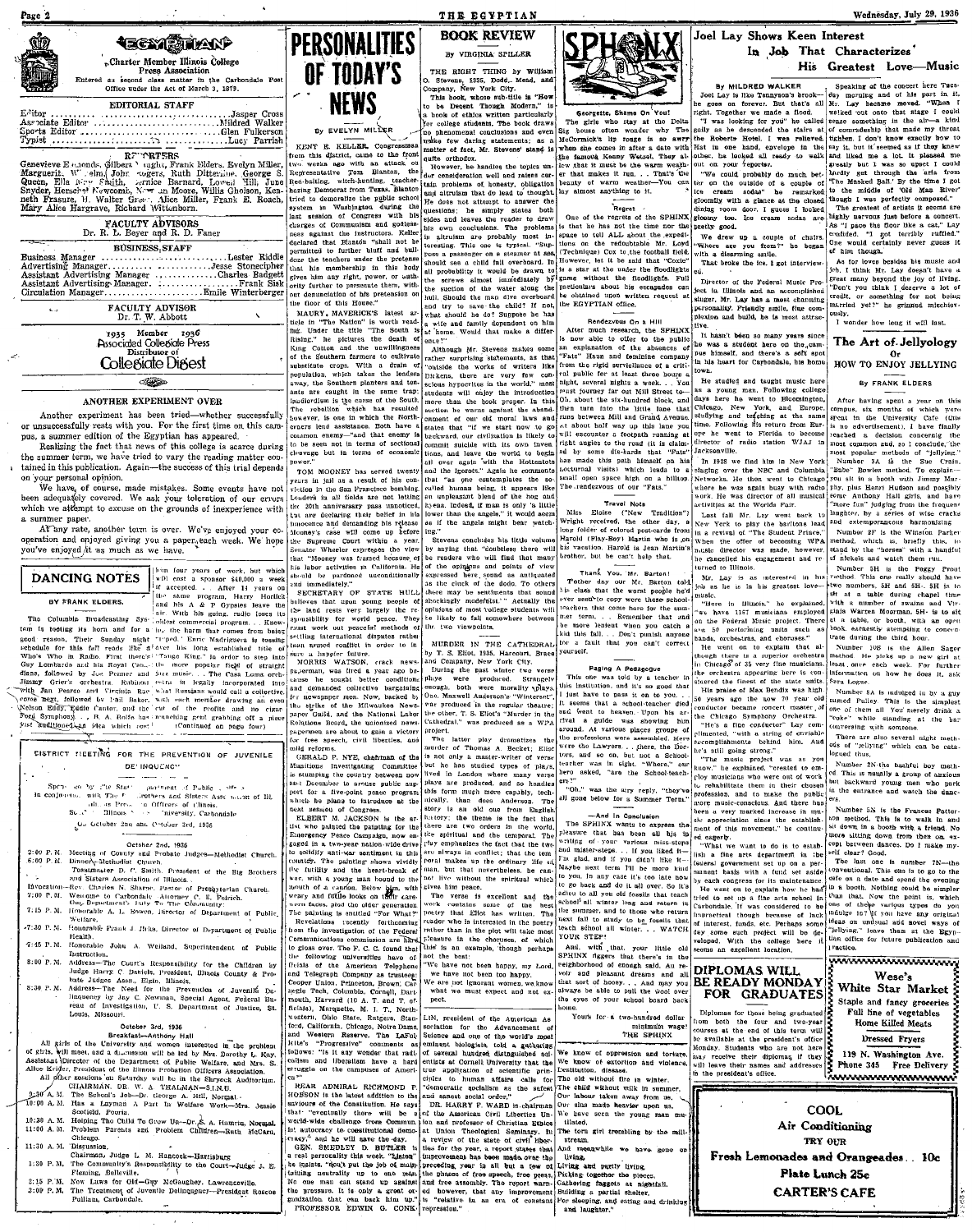

THE EGYPTLAN

Page 3

Dr. Thomas Barton addressed m n ren terror" exactly like these bors of the Murphysboro Rotary Click have followed the World War. Inst Tuesday evening on "Misuse In fact, as Mr. Adams indicates in Lamba the Creative Centrality."

Wednesday, July 29, 1936

 $\frac{1}{e}$ Carbondale, Ill.

First Class Hand Laundry<br>200 W. Monroe Street

 $24$ Hour Service

JOHNSON'S INC.

SAVE with SAFETY at<br>Cexall DRUG STORE